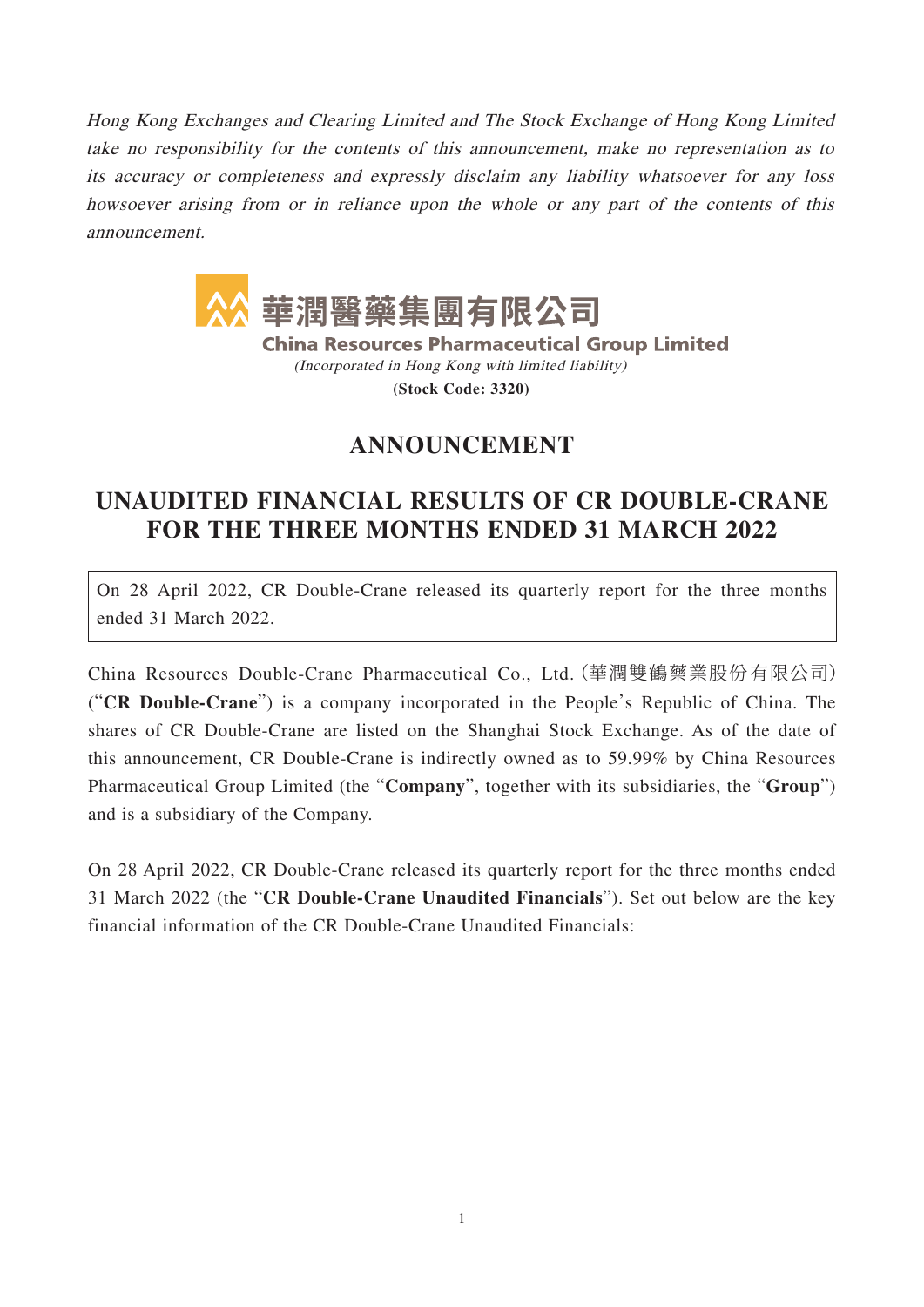|                                                    | 2022              | 2021              |
|----------------------------------------------------|-------------------|-------------------|
|                                                    | (RMB)             | (RMB)             |
|                                                    | (unaudited)       | (unaudited)       |
| Revenue                                            | 2,518,174,975.92  | 2,407,751,720.57  |
| Net profit                                         | 345, 356, 206. 23 | 297,164,529.40    |
| Net (decrease)/increase in cash and cash           |                   |                   |
| equivalents                                        | (118,008,938.90)  | 230,807,735.62    |
| Cash and cash equivalents at the end of the period | 1,767,117,934.67  | 1,722,136,620.89  |
|                                                    | As of             | As of             |
|                                                    | 31 March          | 31 December       |
|                                                    | 2022              | 2021              |
|                                                    | (RMB)             | (RMB)             |
|                                                    | (unaudited)       | (audited)         |
| Total assets                                       | 13,713,457,608.57 | 13,676,050,322.84 |
| Total liabilities                                  | 3,177,908,131.69  | 3,199,498,957.85  |
| Owner's equity                                     | 10,535,549,476.88 | 10,476,551,364.99 |

**For the three months ended 31 March**

The CR Double-Crane Unaudited Financials have been prepared in accordance with the PRC Generally Accepted Accounting Principles, have not been reviewed or audited by the Company's auditors, and may require adjustment during the course of auditing. The financial information is limited to CR Double-Crane only and does not represent or provide a complete view of the operational or financial status of the Group. **Shareholders and potential investors should exercise caution when dealing in securities of the Company and should not rely solely on such information.**